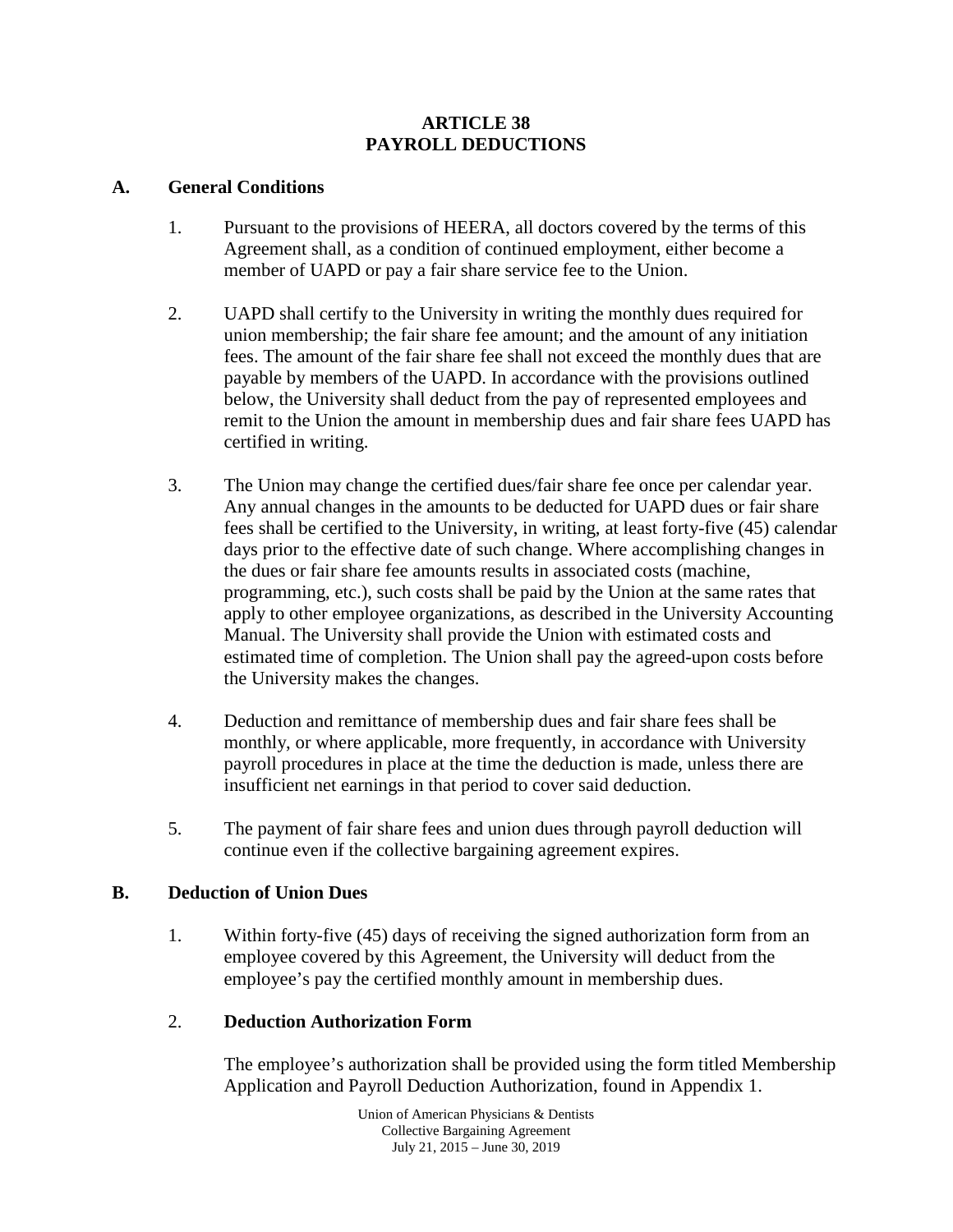- a. The deduction authorization form shall be submitted to the designated campus office by any one of the following means:
	- 1. Hand Delivered;
	- 2. U.S. Postal Service;
	- 3. Email (where available) in Portable Document Format (PDF); or
	- 4. Facsimile (where available).
- b. UC shall send any original forms in its possession to the UAPD. UAPD will retain the original copies of deduction authorization forms.

## 3. **Withdrawal from Union Membership**

- a. Bargaining unit doctors who are members of the Union on or after the effective date of this Agreement who wish to withdraw from Union membership may do so by filing a signed and dated written notice with the University within thirty (30) days prior to the expiration date of the Agreement. Union dues deductions shall be cancelled within 45 (fortyfive) calendar days of receipt of the notice of cancellation. The University shall provide the Union with a copy of such notices.
- b. No employee shall be dropped from UAPD membership upon return from a total separation of UC employment, provided the employee returns to the same campus and bargaining unit within sixty-one (61) months of separation. Transfer to a position within the University but outside of the DX unit will sever the employee's membership with the UAPD and necessitate re-enrollment upon return to the DX unit.

#### **C. Fair Share Fees**

- 1. No later than 45 (forty-five) days after notification of ratification, the University will deduct from non-member employees' pay the amount certified by the Union to be the fair share fee.
- 2. Employees who do not elect to pay union dues shall pay the fair share fee as a condition of employment with the University. The amount of the fee shall be deducted by the University from the salary of the employee and remitted to the UAPD.
- 3. Employees who are members of a bona fide religion, body, or sect that has historically held conscientious objections to joining or financially supporting public employee organizations must apply for objector status with UAPD.
	- a. UAPD shall determine the validity of the employee's status as a conscientious objector.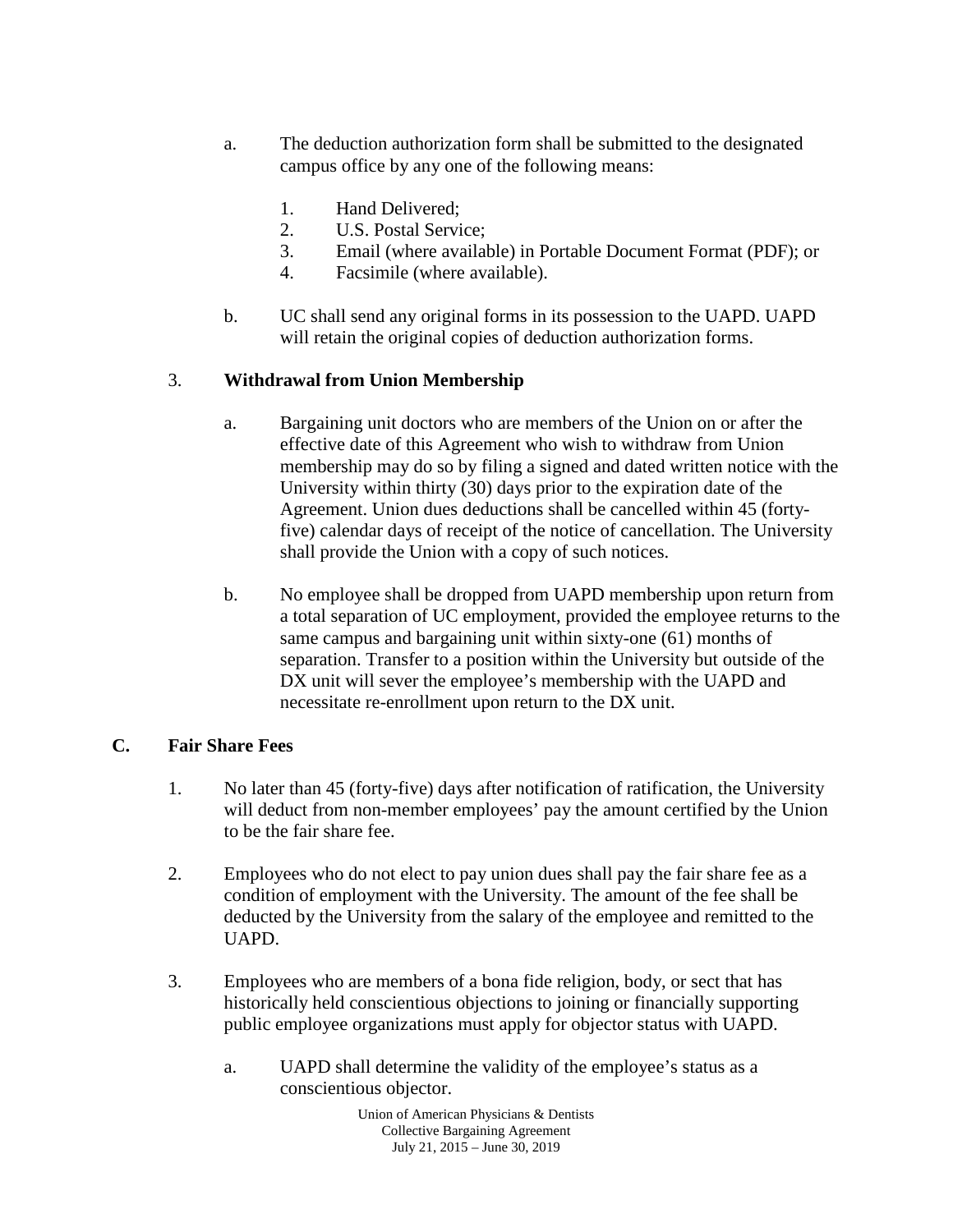b. If the UAPD agrees to the objector status of the employee, it shall provide, on a monthly basis, proof of payments made to charitable organizations.

# **D. Processing Payroll Deductions for Dues, Fees and Other Organizations**

- 1. For each dues/fees deduction check submitted to the UAPD, each Student Health and Counseling Center shall deduct from the total amount remitted an administrative fee of seven cents (\$0.07) per employee, which covers reporting and calculation of dues/fees, plus a deduction of \$10.00 for each check remitted to UAPD. These fees will be assessed on an ongoing basis. The same fees shall apply to electronic transfers.
- 2. The University shall remit, at least monthly to the Union, in the form of a remittance to an address designated by the Union, or an electronic transfer, an amount representing the authorized dues deductions, fair share fees, and other designated deductions. The University shall provide a standard deduction report that shall contain, by campus, an alphabetical list of the Union members and fee payers for whom payroll deductions were made. The report shall include the employee identification number, employee name, amount withheld, and earnings that are the basis for the deduction. The report shall be provided electronically via the FTP site in an editable format. Any costs associated with union-requested changes in the deduction report referenced above shall be fully paid by the Union.

# **E. Correction of Errors**

- 1. If the University fails to deduct and remit the correct amount of authorized payroll dues, fair share fees or other authorized deductions, or any part thereof, the University shall correct the deduction amounts within forty-five (45) days of becoming aware of the error(s).
- 2. If the University's error resulted in deductions less than the correct amount, the University shall make the additional required deductions from the salary of the employee to make up the difference between the actual and correct amounts in accordance with current payroll policy regarding additional deductions from employees' pay. However, the additional deductions shall not exceed two (2) times the normal dues amount in any given pay period. In no event shall the University be required to provide lost deductions from separated employees.
- 3. If the error results in payment of more than the correct amount and the Union has received the funds, the Union shall reimburse the employees accordingly.

# **F. Other Deductions**

1. Payroll deductions shall be made for UAPD-sponsored programs pursuant to the provisions of the University's Accounting Manual requirements. For insured